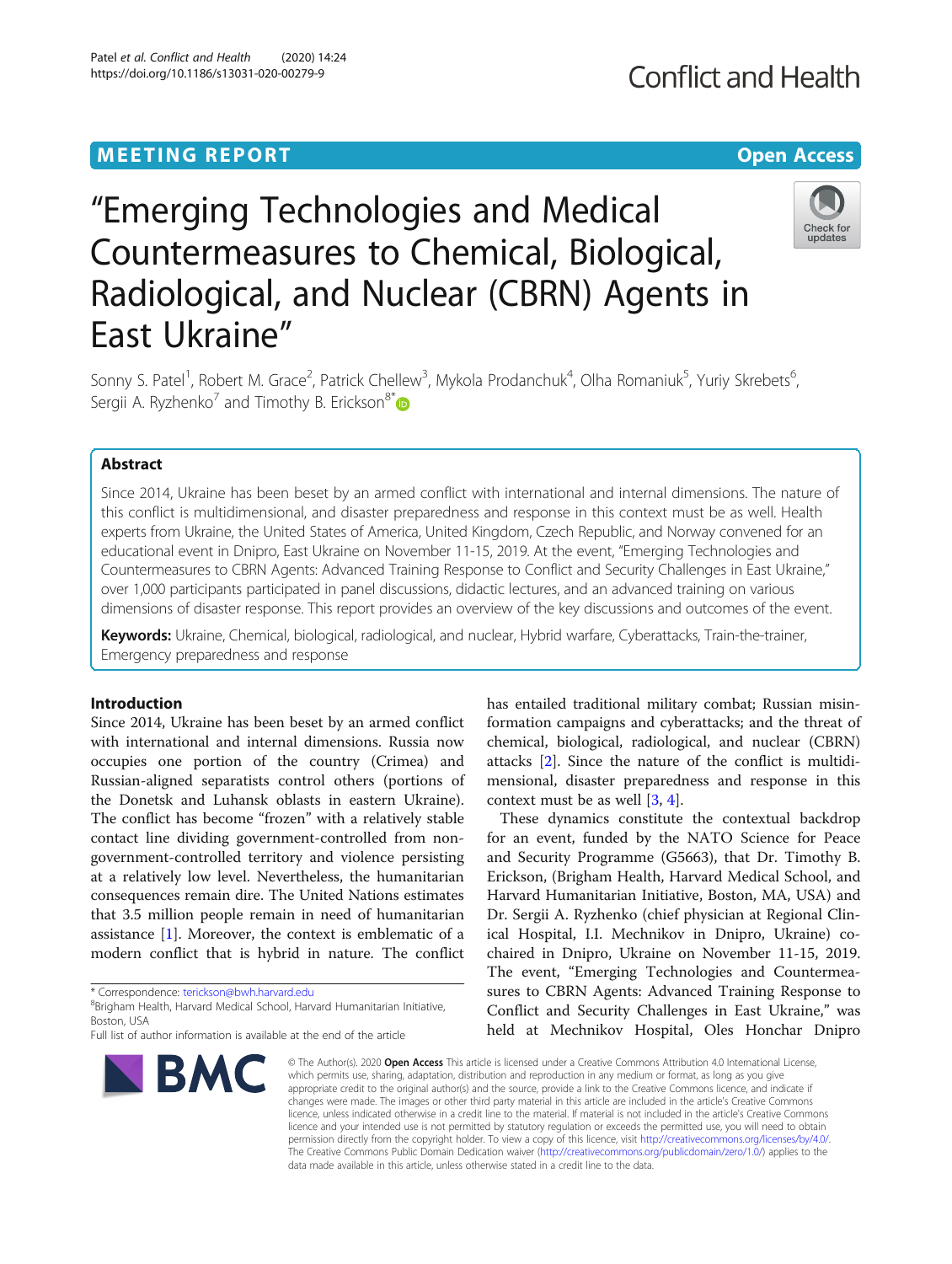National University, and the Menorah Hotel. Over 1,000 participants convened for panel discussions, didactic lectures, and an advanced training on various dimensions of disaster response.

The agenda for the event built upon earlier expert discussions conducted at an advanced research workshop also funded by the NATO Science for Peace and Security Programme (G5432) and co-chaired by Dr. Erickson and Dr. Mykola Prodanchuk from the Ukrainian Ministry of Health's Research Centre of Preventive Toxicology, Food and Chemical Safety. This earlier event—held in Kyiv, Ukraine in May 2018—brought together key academic leaders and policymakers in NATO member and partner countries to synthesize expert knowledge on topics of environmental health and security in Ukrainian conflict zones and to develop a policy-oriented research agenda on this issue [\[5](#page-3-0)].

Informed by the 2018 discussions, three main prongs were planned for the 2019 event in Dnipro. The first prong focused on capacity building and facilitating interoperability between international, national, and local actors engaged in disaster preparedness and response in Ukraine. The second prong focused on opportunities and risks of emerging technologies in disaster response. The third prong focused on the role of women in Science, Technology, Engineering, and Mathematics (STEM) [[6](#page-3-0)]. This report provides an overview of the key discussions and outcomes of the event.

#### International, National, and Local Capacity Building and Interoperability

Participants discussed various issues related to international, national, and local capacity building and interoperability, with a focus on CBRN issues but also addressing disaster preparedness and response more broadly in Ukraine. One issue is human capacity, and participants highlighted the need for a greater, sustained investment in training.

This event included a capacity building dimension. In addition to the thematic discussions that occurred, at this event, over five hundred participants and international medical and military actors attended training sessions on five emergency response themes: 1) CBRN response; 2) basic emergency care (a course developed by the World Health Organization on how to manage acute life-threatening conditions with limited resources); 3) point-of-care ultrasound; 4) remote damage-control resuscitation; and 5) all hazards disaster response (which encompassed natural disasters and infrastructure failings, fires and radiological events, pandemics, active shooter incidents, and other mass casualty events). These hands-on sessions followed a "Train the Trainer" model, aiming to produce a network of expert trainers in Ukraine who can themselves use these training methodologies to further capacitate emergency responders across the country [[7](#page-3-0)–[9\]](#page-3-0).

Additionally, Ukrainian students and academics attended strategic thinking sessions centered around SWOT analysis (strengths, weaknesses, opportunities, threats). At these sessions, attendees discussed their concerns for their lives, careers, and the future of the country as a whole, and how they could think about these issues in a more strategic manner. The SWOT analysis sessions offered an opportunity for attendees to explore ways to empower themselves to think, process and plan strategically to achieve their objectives.

A second issue that participants discussed is the structures and resources in place to facilitate interoperability at various levels (local, national, and international) of emergency response. Participants noted that evacuation, for example, is not simply a matter for emergency responders and volunteers, but for the state in terms of coordination, providing resources, and ensuring that adequate infrastructure is in place. Participants highlighted Mechnikov Hospital as a success story. In the wake of the armed conflict that erupted in 2014, the hospital scaled up and transformed itself into a trauma response center that treated soldiers and civilians wounded in the fighting. Dnipro Military Hospital also successfully scaled up during this time period. However, at the oblast and national levels, there is a sometimes chaotic competition for resources and little coordination. Participants also discussed—even in spite of international investment in emergency response in Ukraine—a need for greater resources from the international community to feed into efforts to boost capacity building and promote interoperability.

#### Emerging Technologies

Noosphere, an non-government organization focused on scientific research and information provision, co-sponsored sessions during which experts, entrepreneurs, and students from Ukraine and across the globe discussed the role of emerging technologies—including virtual reality, unmanned aerial vehicles (UAVs), and digital real-time mapping—related to emergency response. Speakers hailed from a wide array of technology companies, including Philips Healthcare, FUJIFILM SonoSite, Graftworx, 3D Systems, My Pol System, Trident Defence, TipTags, Nightingale Security, SoftServe, and Limpid Group.

Participants discussed recent technological innovations and the practical applications of new tools. Examples that participants discussed include hazard prevention (artificial intelligence that can recognize when people entering a hazardous zone are not wearing appropriate personal protective equipment), medical response (an obstetrical medical device for autotransfusion in postpartum haemorrhage), and humanitarian aid delivery (the use of UAVs) [[10](#page-3-0)]. It is clear that emerging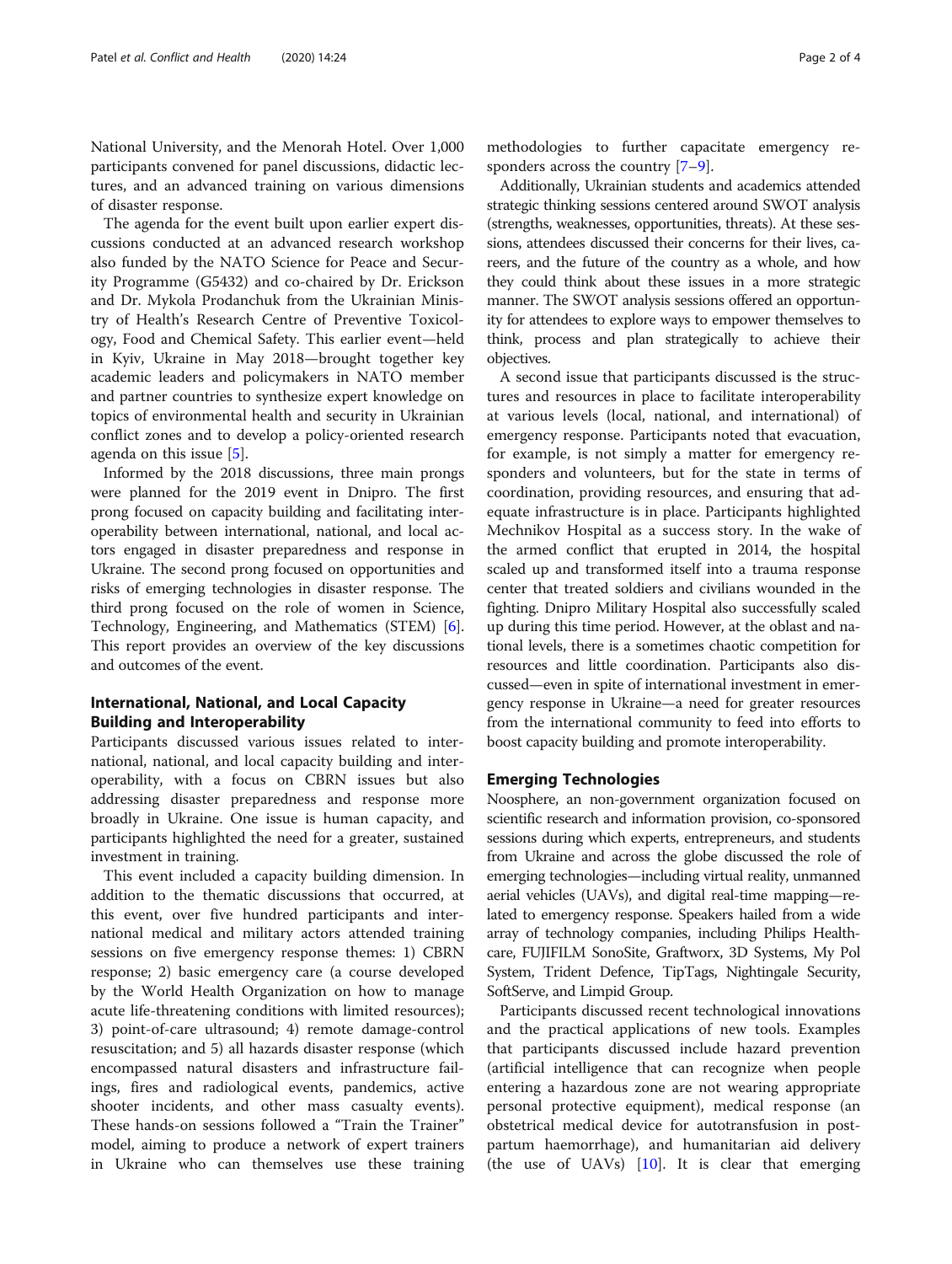<span id="page-2-0"></span>technologies are crucial for emergency preparedness and response. However, participants also examined the challenges of developing new technologies, including the ability to secure funding for innovations with an uncertain success. Additionally, there can be risks in implementation that are important to mitigate. For example, the use of unmanned aerial vehicles (UAVs) in emergency response has become widespread but remains controversial, because they remove people and accountability from response structures.

#### Women in Science, Technology, Engineering, and **Mathematics**

A half-day session held at Oles Honchar Dnipro National University focused on the role women in STEM, giving participants the opportunity to address issues of gender diversity in STEM, as well as gender discrimination dimensions of emerging technologies. Female experts in STEM from universities across the globe including Dnipro National University, Harvard University, Leiden University, and the University of California, San Francisco—engaged in this session.

Participants shared their observations of the ways in which gender discrimination persists in STEM disciplines, as well as how women and men can work together toward gender equality with emerging technologies [[6\]](#page-3-0). Speakers shared experiences of their own personal experiences facing gender discrimination. An important point raised was that different generations, and different cultures, experience gender discrimination in various ways: ranging from overt bias to more subtle, implicit discriminatory practices. Participants also addressed gender discrimination in new technologies, such as implicit biases that make their way into algorithms, with implications for a wide range of issues, including the job market and credit scores. In light of the importance of STEM for disaster response, as well as the need for maximizing the potential for human capital, addressing gender diversity in STEM will need to be a part of ongoing and future emergency response capacity building efforts.

#### Concluding Remarks

The overall takeaway from this multi-faceted event entails three particular dimensions of emergency preparedness and response in Ukraine. The first dimension is resources. A sustained and expanded investment in this area from local, national, and international actors is necessary. Although there are success stories—for example, the scaling up of Mechnikov Hospital and Dnipro Military Hospital in 2014—this area remains resource scarce. International participants, including a speaker from the Organization for Security and Co-operation (OSCE) in Europe, mentioned that their own persistent resource limitations have hindered their ability to engage as

deeply in Ukraine as they would wish. This dimension also encompasses human resources, including the need to continue to build the pool of trained emergency responders in Ukraine. The second dimension is structures for interoperability. Coordination of preparedness and response efforts is necessary to maximize the impact of investments made emergency preparedness and response. A third dimension is leadership. Coordination at the institutional level requires leadership qualities at the individual level in terms of management skills, strategic thinking, and innovative creativity. Capacity building efforts should also focus on this element. A forwardlooking vision will focus not only on immediate emergency response needs but also on an inter-generational effort to cultivate a pool of future emergency response leaders in East Ukraine capacitated to meet the need of tomorrow.

#### Acknowledgements

The authors wish to thank Daniel O. Hryhorczuk, Boris D. Lushniak, James Cahill, John Quinn, Valarie Dobiesz, Sally Graglia, Sean Kivlehan, and Michael VanRooyen for their valuable contributions.

#### Declarations

None.

#### Authors' contributions

SSP and RMG drafted the manuscript. All other authors contributed to revising and revising the manuscript. TBE served as the senior author and provided final edits. All authors read and approved the final manuscript.

#### Funding

NATO Science for Peace and Security Programme, fund number: G5663.

#### Availability of data and materials

Link to meeting agendas: <https://natospsdnipro.noosphere.events/>

<https://www.facebook.com/HarvardUkraine>

#### Ethics approval and consent to participate Not applicable.

#### Consent for publication

All authors contributed and gave consent for the publication of this report.

#### Competing interests

None.

#### Author details

<sup>1</sup>Fellow, NIH Fogarty Global Health Humanitarian Scholar, Harvard University Cambridge, USA. <sup>2</sup>USIP-Minerva Peace Scholar, United States Institute of Peace, Graduate Research Fellow, Program on Negotiation, Harvard Law School, Cambridge, MA, USA. <sup>3</sup>Medical ATO, Kyiv, Ukraine. <sup>4</sup>L.I. Medved's Research Center of Preventive Toxicology, Food, and Chemical Safety, Ministry of Health of Ukraine, Kyiv, Ukraine. <sup>5</sup>ODC U.S. Embassy, Kyiv, Ukraine.<br><sup>6</sup> Pogional Clinical Hespital II, Mechnikov, Dnipro, Ukraine. <sup>7</sup> Pogional Clinical. Regional Clinical Hospital, I.I. Mechnikov, Dnipro, Ukraine. <sup>7</sup>Regional Clinical Hospital, I.I. Mechnikov, Dnipro, Ukraine. <sup>8</sup>Brigham Health, Harvard Medical School, Harvard Humanitarian Initiative, Boston, USA.

#### Received: 13 February 2020 Accepted: 30 April 2020 Published online: 08 May 2020

#### References

1. OHCHR. "Office of the United Nations High Commissioner for Human Rights Report on the human rights situation in Ukraine 16 May to 15 August 2019" (PDF). 17 September 2019. Retrieved 17 September 2019.